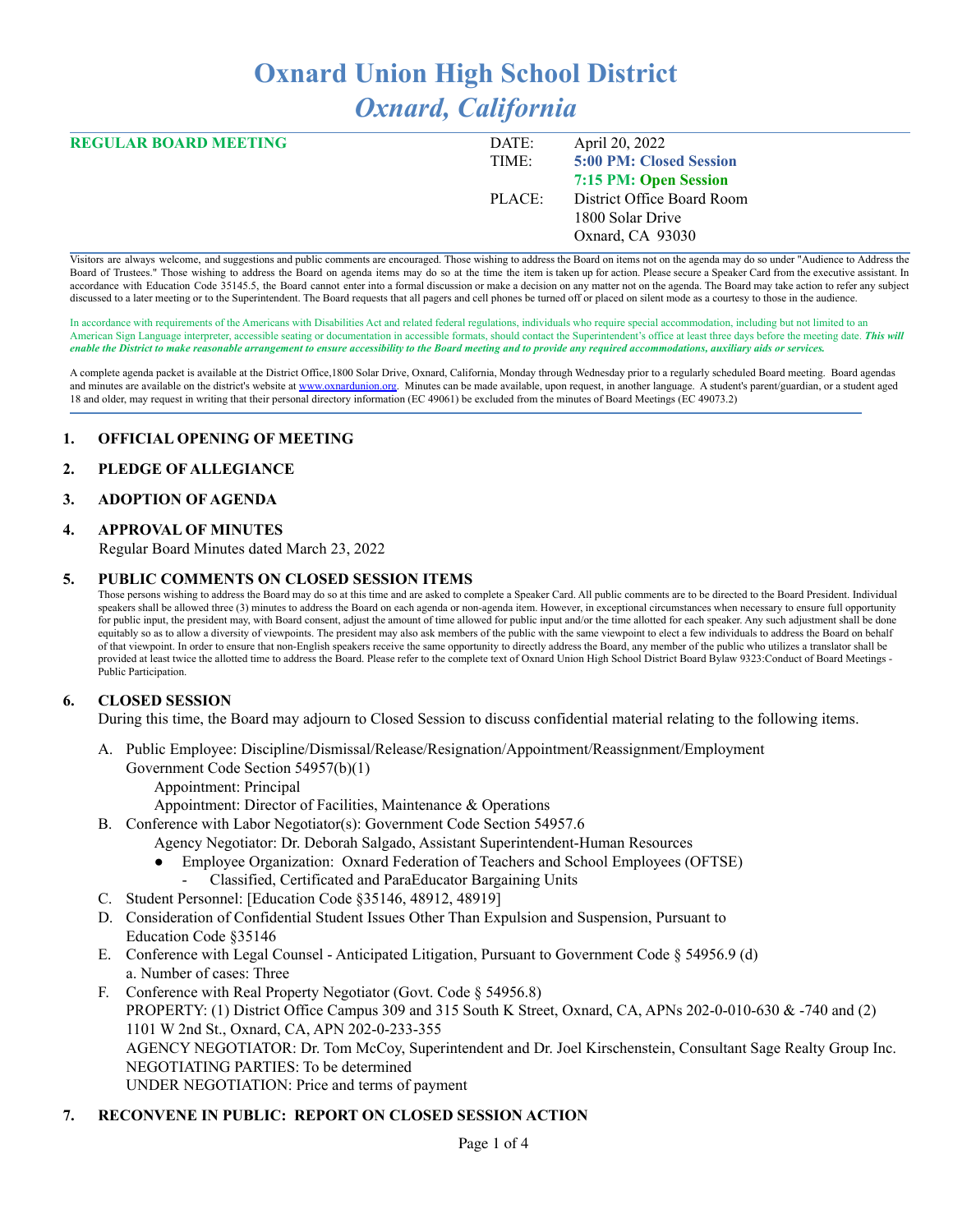## Board Meeting Agenda April 20, 2022

## **8. RECOGNITION**

- ➢ Outstanding Students -Oxnard Middle College High School
- ➢ *Partnership for a Healthy Ventura County's* "Health Champion Award"- OUHSD Wellness Program

#### **9. PUBLIC COMMENTS TO ADDRESS THE BOARD OF TRUSTEES**

Those persons wishing to address the Board may do so at this time and are asked to complete a Speaker Card. All public comments are to be directed to the Board President. Individual speakers shall be allowed three (3) minutes to address the Board on each agenda or non-agenda item. However, in exceptional circumstances when necessary to ensure full opportunity for public input, the president may, with Board consent, adjust the amount of time allowed for public input and/or the time allotted for each speaker. Any such adjustment shall be done equitably so as to allow a diversity of viewpoints. The president may also ask members of the public with the same viewpoint to elect a few individuals to address the Board on behalf of that viewpoint. In order to ensure that non-English speakers receive the same opportunity to directly address the Board, any member of the public who utilizes a translator shall be provided at least twice the allotted time to address the Board. Please refer to the complete text of Oxnard Union High School District Board Bylaw 9323:Conduct of Board Meetings - Public Participation.

#### **10. SUPERINTENDENT'S REPORT**

## **11. STUDENT REPRESENTATIVE TO THE BOARD – ZOE GONZALEZ**

#### **12. CONSENT CALENDAR**

#### **Business Services**

- A. Consideration of Approval of Purchase Orders and Direct Pays, March 15 April 1, 2022
- B. Consideration of Approval of Donations, March 1 March 31, 2022
- C. Consideration of Approval of the Disposal of Surplus Asset Items, December 15, 2021 April 19, 2022
- D. Consideration of Adoption of Resolution #22-10 to Utilize CMAS Contract #3-20-00-0515F to Purchasing Acer Chromebooks for Students
- E. Consideration of Approval of Cisco Phone Handsets for Classrooms, CHS, OAS and OMCHS
- F. Consideration of Approval of Bid Award to Haas Factory Outlet LLC for Purchase of Mechatronics Equipment for the OHS CTE Program, Bid 660
- G. Consideration of Approval of Bid Award to Industrial Maid LLC for Purchase of Mechatronics Equipment for the OHS CTE Program, Bid 665 REBID
- H. Consideration of Approval of Renewal Agreement between Oxnard Union High School District and Total Compensation Systems, Inc. for Other Post Employment Benefits Actuarial Study Services
- I. Consideration of Adoption of Resolution 22-15, California Energy Commission's California Schools Healthy Air, Plumbing, and Efficiency Program (CalSHAPE) Provides Grants to LEA to Fund the Assessment, Maintenance, and Repair of Ventilation Systems Installation of Carbon Dioxide Monitors, and Replacement of NonCompliant Plumbing Fixtures and Appliances
- J. Consideration of Approval of Agreement with Center For Collaborative Solutions to Review OUHSD Health Care Benefits Offered to Eligible Employees
- K. Consideration of Approval of Contract Adjustment to Ardalan Construction for Changes in Original HVAC & Mod Scope at OHS - Measure A
- L. Consideration of Approval of Contract Adjustment to PBK Architects for Classroom Revisions and Added Wellness Center in Building J at DSHS - Measure A
- M. Consideration of Approval of Contract Adjustment to AP Construction for Changes in Original HVAC & Mod Scope at PHS - Measure A
- N. Consideration of Approval of Contract Adjustment to AP Construction for Changes in Original HVAC & Mod Scope and Revisions at RCHS - Measure A
- O. Consideration of Approval of Contract to Service Pro Fire Protection, Inc. for Required Fire Alarm Repairs at FHS Measure A
- P. Consideration of Approval of Contract Adjustment by Unilateral Deductive Change Order for De-Scoped Work at CIHS Measure A

#### **Educational Services**

Q. Consideration of Approval of Out of State/Country Field Trip: ACHS Song and Dance Team, Las Vegas, NV, April 22, 2022 – April 25, 2022 The ONE Finals West Cheer and Dance Competition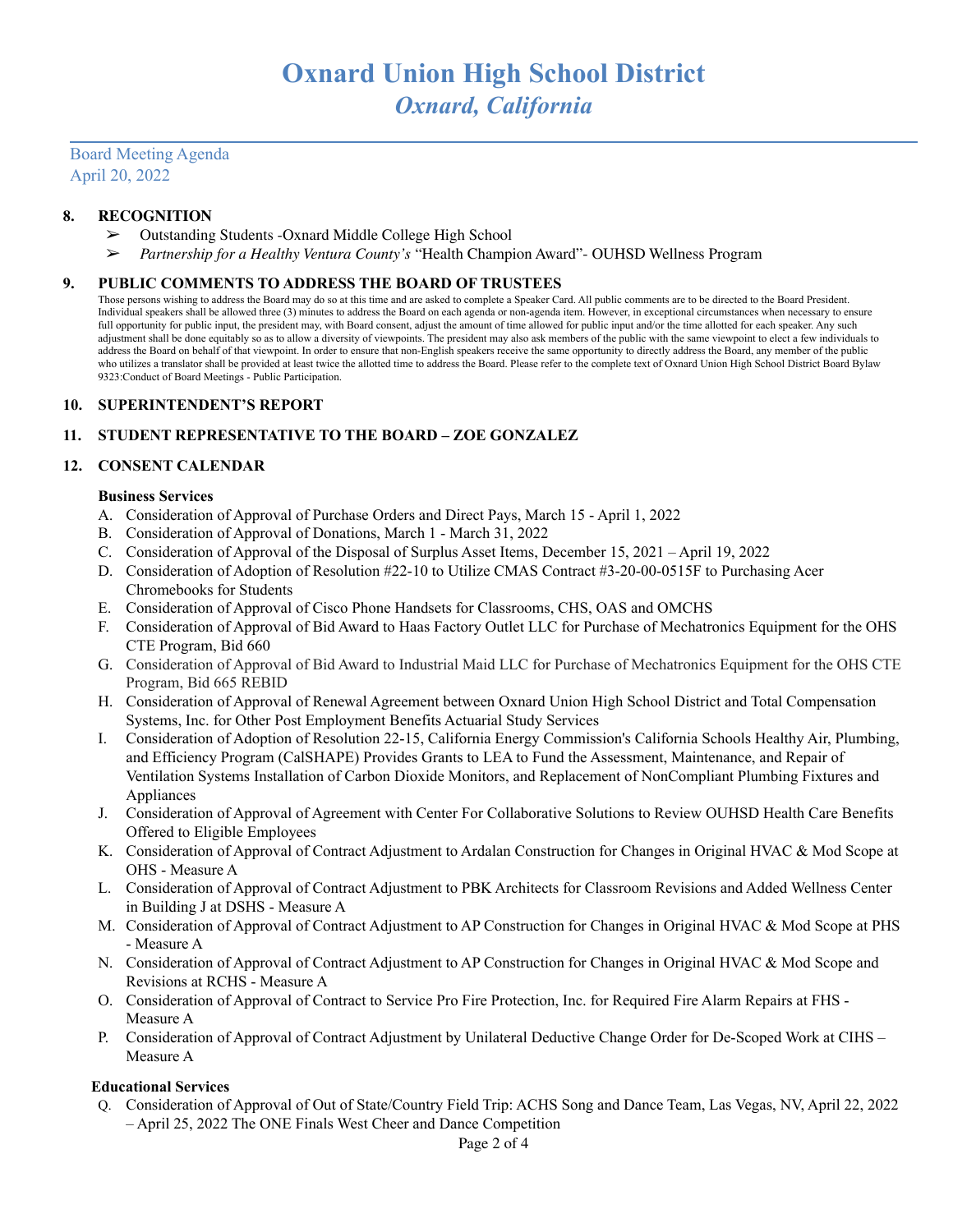## Board Meeting Agenda April 20, 2022

- R. Consideration of Renewal of Memorandum of Understanding Between Oxnard Union High School District and Vista Real Public Charter-Summer School 2022
- S. Consideration of Renewal of Memorandum of Understanding Between Oxnard Union High School District and the Ventura County Office of Education (VCOE) for MTSS Services Through the PEI Grant From July 1, 2022 to June 30, 2025
- T. Consideration of Renewal of Licensing Agreement Between Oxnard Union High School District and Document Tracking Services (DTS) for Document Tracking for a Period of Three Years (May 15, 2022 - May 15, 2025)
- U. Consideration of Approval of New/Revised Curricular/Course Proposals: English 2 ESports Entrepreneurship (CP), English 3 ESports Marketing (CP), English 4 ESports Organizers (CP), English IB SL 1, English IB SL 2, English IB HL 1, English IB HL 2, CSU Expository Reading & Writing Course 11 (ERWC), ELD 100 Reading & Writing, ESL 100 Listening & Speaking, Honors Social Science Research, Honors English Research, Honors Science Research, Wellness Center Peers (CP), & Engineering Technology CTE (H)
- V. Consideration of Approval of Quarterly Report on Williams Uniform Complaints for 3rd Quarter
- W. Consideration of Approval of Non-Public Schools (NPS) Placements According to the Student's IEP Team and the Director of Special Education
- X. Consideration of Approval of Stipulated Student Expulsions by Agreement of the Student Services Administration, the Student, and the Student's Parent/Guardian, as per Board Policy 5144, Section 22

## **Human Resources**

- Y. Consideration of Approval of Personnel Items
- Z. Consideration of Renewal of Practicum and Internship Memorandum of Agreement between Alliant International University, Inc. A California Benefit Corporation and Oxnard Union High School District
- AA.Consideration of Adoption of New Job Description: *Career Technical Education (CTE) Instructional Specialist* [First Reading]

## **Superintendent**

- BB. Consideration of Adoption of Resolution 22-16 to Support Senate Bill 830
- CC. Consideration of Adoption of Resolution 22-17 to Support Senate Bill 1229

## **13. ACTION ITEMS**

## **Business Services**

A. Consideration of Approval of the Continuation of Resolution No. 22-02 for CIHS Building B, C, P HVAC and Electrical Services Construction Funding to Remedy Contractor Potential Default Pursuant to the Uniform Public Construction Cost Accounting Act

## **Educational Services**

- B. Consideration of Adoption of Resolution No. 22-11, Proclaiming March 27, 2022 to April 2, 2022 as Adult Education Week
- C. Consideration of Adoption of Resolution No. 22-12, Proclaiming May 3, 2022 as National Teacher Day
- D. Consideration of Adoption of Resolution No. 22-13, Proclaiming the Month of May as Asian American and Pacific Islander Heritage Month
- E. Consideration of Adoption of Resolution No. 22-14, Proclaiming May 6, 2022 Through May 12, 2022 as National Nurses Week

#### **Board Policy**

F. Consideration of Approval of Revisions to Board Policy 4111/4211/4311: *Recruitment and Selection of Certificated and Classified Supervisory Personnel* [First Reading]

#### **Superintendent**

G. Consideration of Selection of a CSBA Delegate Assembly Subregion 11B Run-Off Election